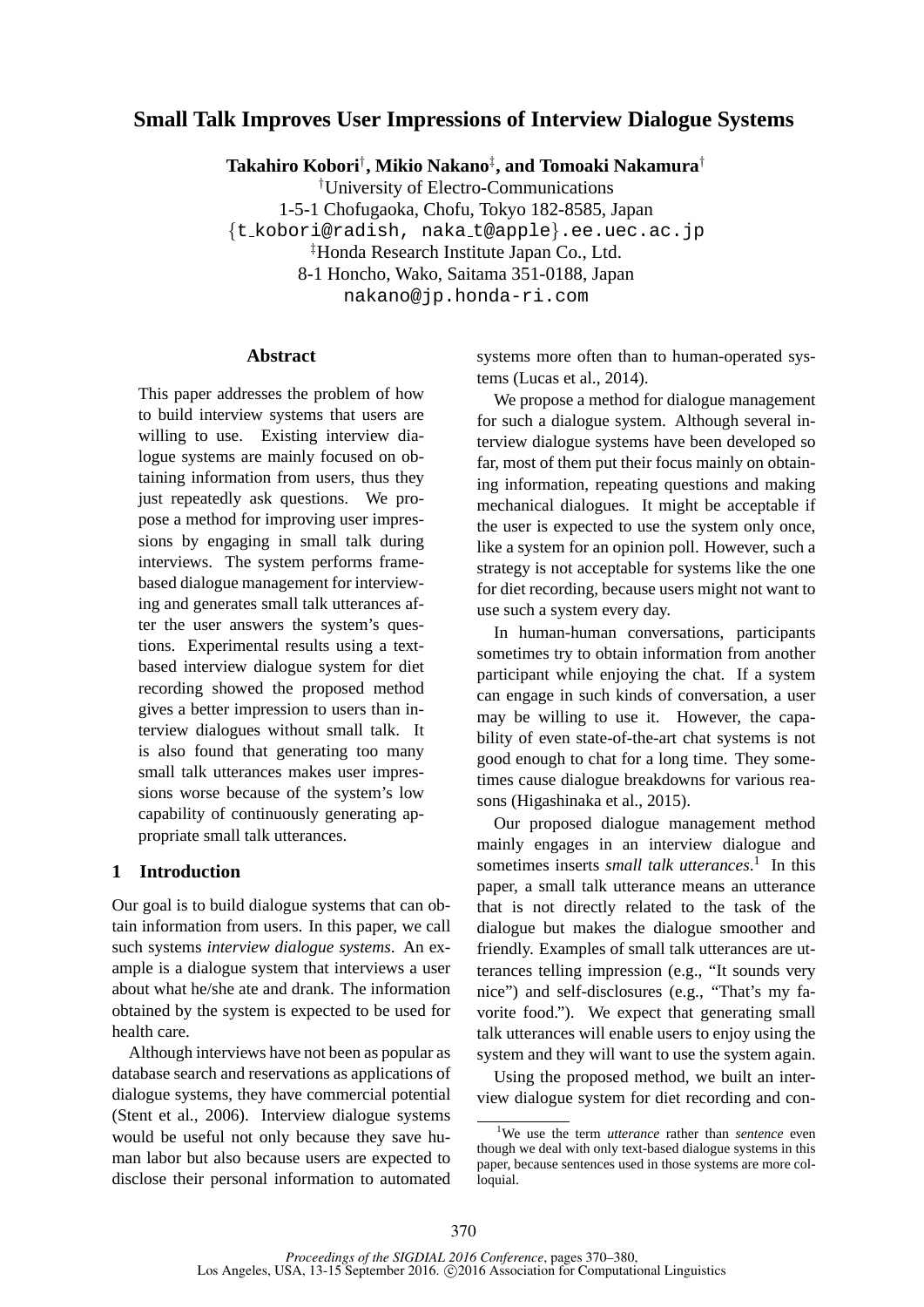ducted a user study to investigate the effectiveness of the small talk utterances. We found that the small talk utterances give the user a better impression but it was suggested that generating too many small talk utterances increases the possibility of generating unnatural utterances, resulting in bad impressions.

This paper is organized as follows. Section 2 surveys related work, and Section 3 proposes the method for dialogue management. Section 4 explains in detail the interview dialogue systems for diet recording as an implementation of the proposed method. Section 5 shows the experimental evaluation results before concluding the paper in Section 6.

## **2 Related Work**

Although interviews have not been popular applications of dialogue systems, several systems have been developed so far.

One of the earliest systems is MORE (Kahn et al., 1985), which can elicit knowledge for diagnosis from human experts. It uses a number of heuristic rules to generate questions to human experts. Although the paper does not clearly state how it understands user replies, it does not seem to perform complicated language processing. Stent et al. (2006) built a spoken dialogue system for interview-based surveys for rating college courses. They showed dialogue epiphenomena can be used to learn more than the system asks. Johnston et al. (2013) built a spoken dialogue system for government and social scientific surveys. They are concerned with confirmation strategies for reducing errors in the surveys. Skantze et al. (2012) use robot behaviors for increasing the reply rate in survey interviews. All these systems focus on obtaining information from users. They are suitable to be used once but it is not clear whether users want to continuously use them.

On the contrary, *chat-oriented dialogue systems*, which can engage in small talk, have been built so that users will enjoy conversations with them (Wallace, 2008; Wilks et al., 2011; Higashinaka et al., 2014). It has been tried to combine chat-oriented dialogue systems with taskoriented dialogue systems (Traum et al., 2005; Nakano et al., 2006; Lee et al., 2006). Recent commercial dialogue systems such as Siri (Bellegarda, 2013) also have functionality for engaging in small talk.

Incorporating small talk into interview dialogue systems has been considered as well, since small talk is known to be effective in building *rapport* (Bickmore and Picard, 2005), they are expected to increase the rate that the user honestly answers the questions. For example, Conrad et al. (2015) showed that small talk in survey interviewing to increase the users' comprehension and engagement. Bickmore and Cassell (2005) also used small talk to increase trust. Unlike those studies whose aim is to obtain more information from the users, we focus on how to give better impressions to the users. In addition, while both Conrad et al. (2015) and Bickmore and Cassell (2005) conducted Wizard-of-Oz based studies, we take into account that it is inevitable for systems to generate inappropriate utterances.

# **3 Proposed Method**

There are two possible dialogue management strategies for engaging in both interview dialogues and chat-oriented dialogues. One is to deal with chat as the primary strategy and sometimes invoke an interview dialogue to ask questions to the users. This strategy is taken by some of the previously built dialogue systems that integrate task-oriented dialogues and chat-oriented dialogues (Nakano et al., 2006; Lee et al., 2006). The other strategy is to deal with interviewing as the primary strategy and chat as the secondary strategy.

In the former approach, since the capability of the current chat-oriented dialogue systems is not good enough to always generate utterances that match the dialogue context (Higashinaka et al., 2015), engaging in chat for many turns might make the user's impression worse.

We therefore take the latter approach. Our method systematically asks questions for the interview based on frame-based (Bobrow et al., 1977; Goddeau et al., 1996), agenda-based (Bohus and Rudnicky, 2009), or other kinds of dialogue management. Then when the user replies to the system's questions, it may start small talk by choosing one of the small talk utterances stored in a database. After several turns, it goes back to the interview. When to start small talk and when to finish are determined by heuristic rules or probabilistic rules learned from a corpus. By this strategy, even if small talk does not go well, the system can go back to the interview and evolve the dialogue.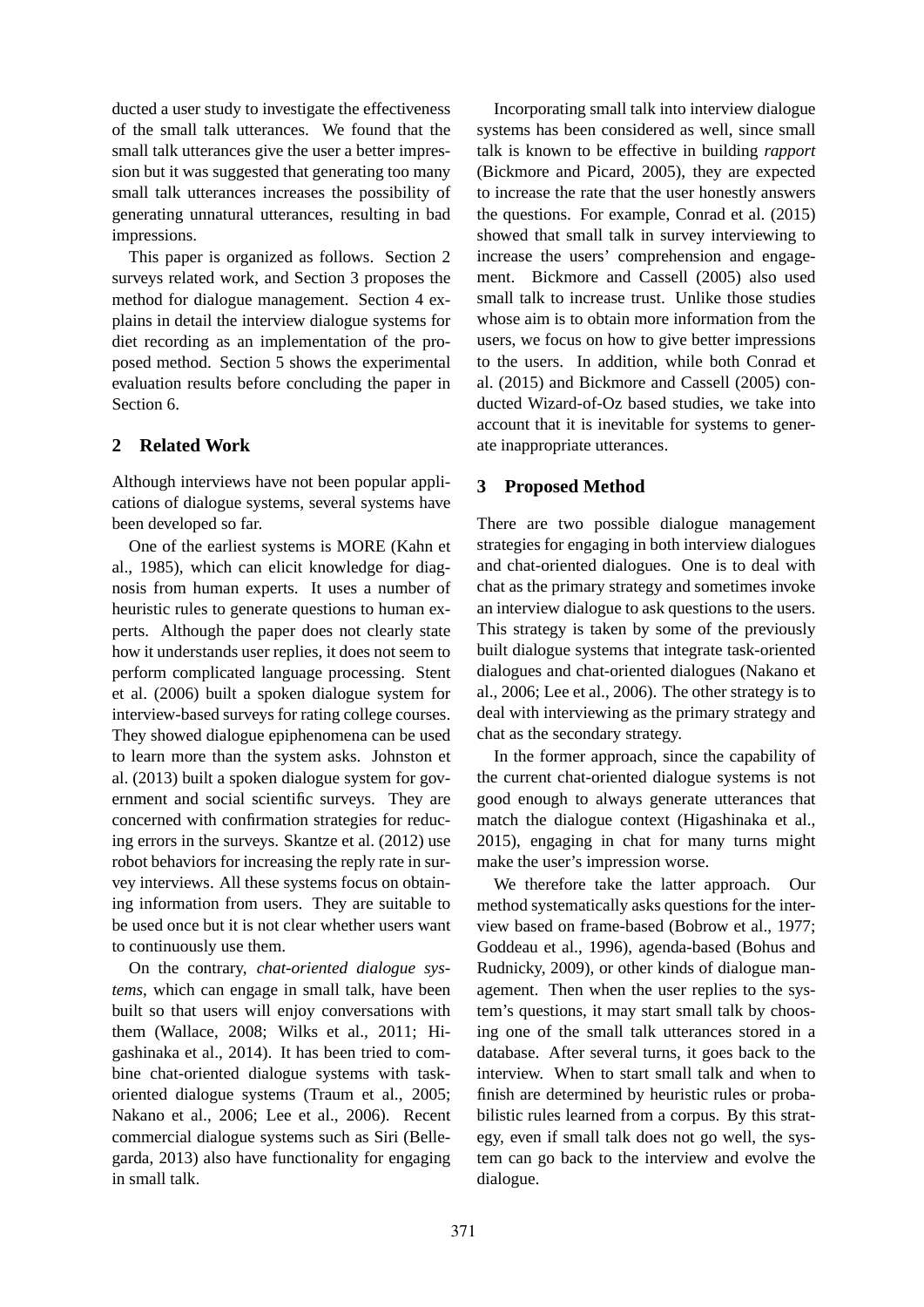

Figure 1: Architecture for the interview dialogue system for diet recording

## **4 Implementation: An Interview Dialogue System for Diet Recording**

Based on the proposed method, we have developed a Japanese text-based interview dialogue system that asks the user what he/she ate and drank the day before. Figure 1 shows the architecture of the system.

Note that the goal of the system is to obtain rough information of what the user had each day. We assume the information is used to know the tendency of the user's dietary habits. Obtaining detailed dietary records so that it can be used for nutritional guidance is out of the scope of our research.

## **4.1 Knowledge Base**

Our system assumes most users have meals with typical meal compositions for Japanese. For example, lunch can consist of a one-dish meal and soup, or it can consist of *shushoku* (side dish mainly containing carbohydrates), a couple of *okazu* (main or side dish containing few carbohydrates), and soup. Each kind of food can be one of these categories; for example, steamed rice and bread are *shushoku*, and sandwiches and tacos are one-dish meals. We call these categories *food groups*. The system has a knowledge base that contains a list of foods for each food group as shown in Table 1.

#### **4.2 Understanding User Utterances**

The language understanding module first performs a morphological analysis using MeCab (Kudo et

al., 2004) to segment the input text into words and get their part-of-speech information.

It then determines the type of the user utterance. The type is either *greeting*, *affirmative utterance* (including replies to system questions), or *negative utterance*. The number of types is small because, in interview dialogues, user utterances have small variations. An utterance telling the food and drink the user had is an affirmative utterance. This utterance type classification is done by LR (Logistic Regression), which uses bag-of-words features. We used LIBLINEAR (Fan et al., 2008) for the implementation of LR.

It then performs semantic content extraction, that is, obtaining five kinds of information, namely, food and drink, ingredient, food group, amount of food, and time of having food. This is done by CRF (Conditional Random Fields) using the IOB2 tagging framework (Hahn et al., 2011). For the CRF, we used commonly used features such as unigram and bigram of the surface form, original form and part of speech of the word. We used CRFsuite (Okazaki, 2007) for the implementation of CRF.

These statistical models for LR and CRF were trained on 5,630 utterances. This set was artificially created by randomly changing content words in 563 sentences manually written by developers.

#### **4.3 Dialogue Management for Interviewing**

Dialogue management for interviewing is based on a frame. Slots of the frame are compositions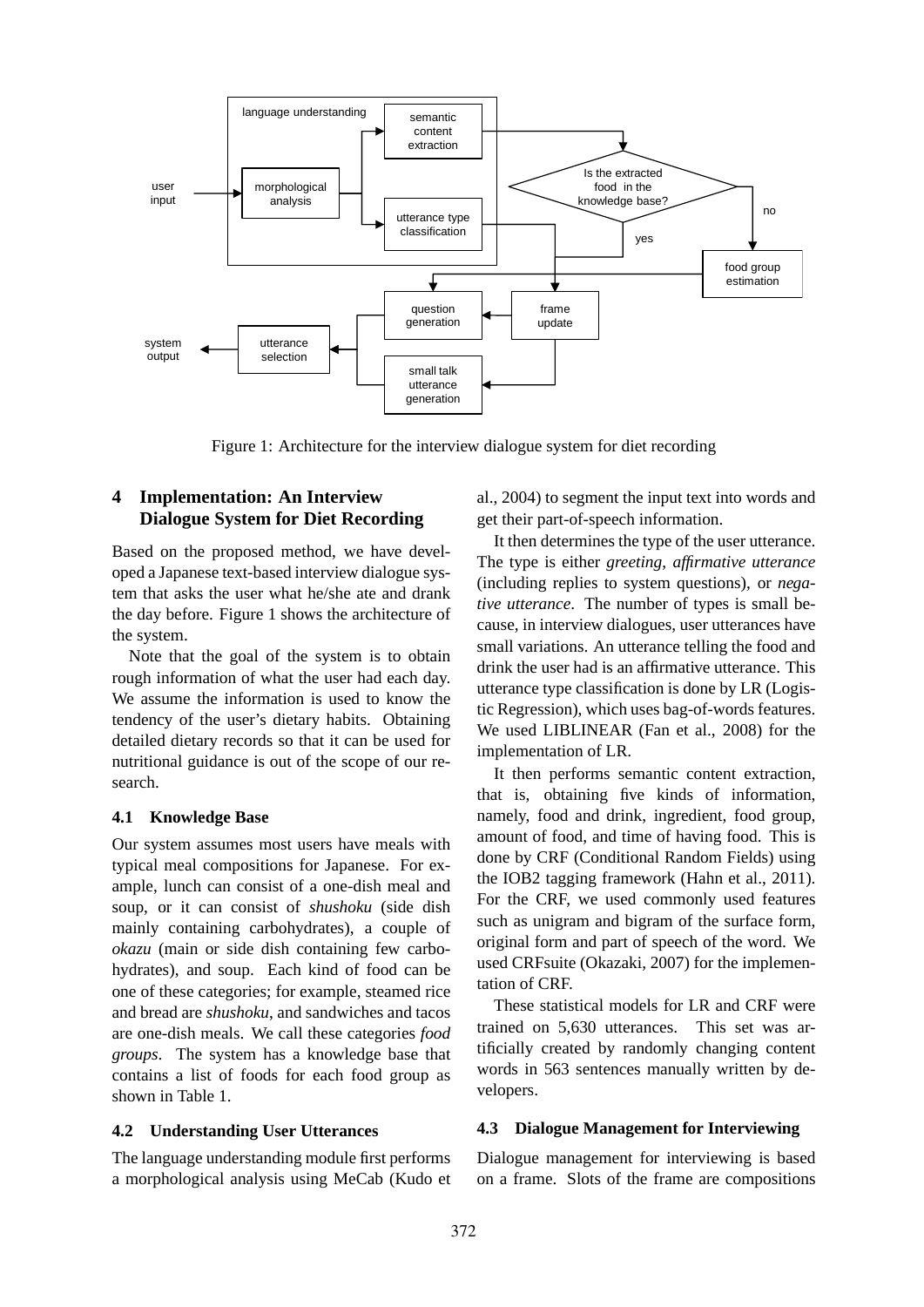| Food group                                                    | Examples instances                        | $#$ of instances |
|---------------------------------------------------------------|-------------------------------------------|------------------|
| <i>shushoku</i> (side dish mainly containing carbohydrates)   | steamed rice, bread, cereal               | 20               |
| <i>okazu</i> (main or side dish containing few carbohydrates) | Hamburg steak, fried shrimp, grilled fish | 106              |
| soup                                                          | corn soup, $miso$ soup                    | 18               |
| one-dish meal                                                 | sandwich, noodle soup, pasta, rice bowl   | 78               |
| drink                                                         | orange juice, coffee                      | 32               |
| dessert                                                       | cake, pancake, jelly                      | 16               |
| confectionery                                                 | chocolate, donut                          | 34               |
| total                                                         |                                           | 304              |

 $\sqrt{ }$  $\overline{1}$  $\overline{1}$  $\overline{1}$  $\overline{1}$  $\overline{1}$  $\overline{1}$  $\overline{1}$  $\overline{1}$  $\overline{1}$  $\overline{1}$  $\overline{1}$  $\overline{1}$  $\overline{1}$  $\perp$  $\overline{1}$  $\overline{1}$ breakfast :  $\sqrt{ }$  $\overline{1}$  $\overline{\phantom{a}}$  $\overline{\phantom{a}}$  $\overline{1}$  $\overline{\phantom{a}}$ composition :  $\sqrt{ }$  $\perp$  $\perp$  $\overline{\phantom{a}}$ one-dish-meal :<br>shushoku : steamed rice okazu : – soup : small  $\overline{1}$  $\perp$  $\mathbf{I}$  $\overline{1}$  $amount$ :  $\overline{1}$  $\overline{1}$  $\overline{1}$  $\overline{1}$  $\overline{1}$  $\overline{1}$ lunch : Ĭ  $\overline{1}$  $\overline{\phantom{a}}$  $\overline{\phantom{a}}$  $\overline{\phantom{a}}$  $\overline{1}$ composition :  $\sqrt{ }$  $\overline{1}$  $\overline{1}$  $\overline{1}$ one-dish-meal : *ramen* (noodle soup) shushoku : – okazu: soup :  $\lfloor \cdot \cdot \rfloor$ <br>large 1  $\overline{1}$  $\overline{1}$  $\overline{1}$ amount : 1  $\overline{1}$  $\overline{1}$  $\overline{1}$  $\overline{1}$  $\overline{1}$ supper : 1  $\overline{1}$  $\overline{1}$  $\overline{1}$  $\overline{1}$  $\overline{1}$  $\overline{1}$  $\overline{1}$  $\overline{1}$  $\overline{1}$  $\overline{1}$  $\overline{1}$  $\overline{1}$  $\overline{1}$  $\overline{1}$  $\mathbf{I}$  $\overline{1}$ 

Table 1: Content of the knowledge base

Figure 2: A snapshot of the frame

for each meal (breakfast, lunch, supper) and the amount of each food. Figure 2 shows a snapshot of the frame.

The frame is updated each time the user makes an utterance, based on its language understanding result. When there is food or drink in the understanding result, the system needs to know its group so that it can fill the appropriate slot of the frame. For example, when the user says he/she had steak for supper, the system needs to know if it is an *okazu* (main or side dish) so that it can fill the "okazu" slot of the "composition" slot of the "supper" slot. This is done using the food list in each food group in the knowledge base. If the food is not in the food and drink list, the system estimates its food group and requests confirmation from the user as will be explained in Section 4.4. Slot values can be a set of food and drink. So if the user says he/she had a steak and a salad, the *okazu* slot value is the set of "steak" and "salad".

The system-utterance selection is done with manually written rules. The system asks what the user ate and drank in order. This is because in human-human dialogues we collected in advance, participants asked what the other participant had in a particular order. In addition the system asks the user brief descriptions of the food, and then asks the composition in detail. For example, when asking about breakfast, the system asks first "what did you have for breakfast?" and then asks detailed questions such as "what else did you have?" and "what did you have for *shushoku*?" When the frame satisfies conditions for each meal (breakfast, lunch, and supper), the system moves to asking about the next meal, and then finishes after obtaining information about all meals. In this process, constraints on slot values are considered; for example, if the *one-dish-meal*slot value is not empty, the system does not ask about *shushoku*, because people do not tend to have both one-dish meals and *shushoku* in one meal. The system's questions are not always the same; they are randomly chosen from a variety of candidate expressions.

This frame representation is not perfect in that it cannot represent meal compositions that are not typical for Japanese users. Some users may have more than three meals in one day. Augmenting the system to deal with a variety of meal composition is among our future work.

Even if the system cannot understand the user's answer perfectly, the system moves the dialogue forward so that the dialogue does not get stuck.

#### **4.4 Acquiring Food Groups**

When the recognized food is not in the database, to estimate its group, we used a method proposed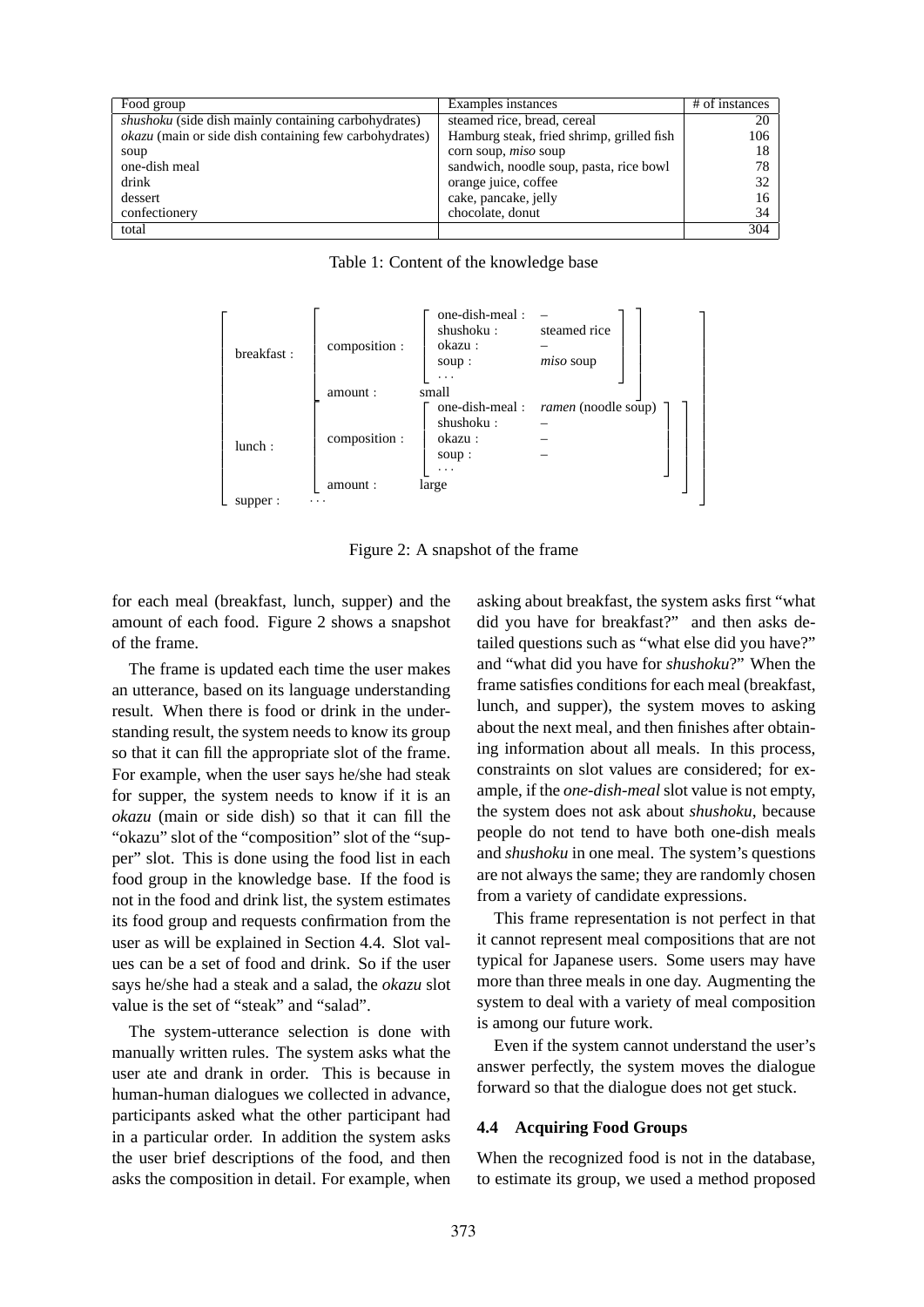- S: What did you have for breakfast?
- U: I had *natto-gohan* (steamed rice with fermented soybeans).
- S: Is *natto-gohan* an *okazu* or *shushoku*?
- U: It's a *shushoku*.

Figure 3: Example dialogue for food group acquisition

by Otsuka et al. (2013). Although they used both a model trained from a food database and Web search results, we only used the former. It estimates the group of the food as one of the seven groups in Table 1 and asks a question such as "Is *osuimono* (Japanese broth soup) soup?". This is done by logistic regression, which uses the bag of words, unigram and bigram of characters as features, the type of characters used in Japanese (*hiragana*, *katakana*, Chinese characters, and alphabet). The amount of training data consists of 863 expressions.

The system does not always ask back to the user only the top estimation result. It sometimes generates  $n$ -ary questions using  $n$ -best estimation results. For example, a binary question "Is sweet roll a confectionery or a one-dish meal?" can be asked. This is because the top estimation result is not always correct. In addition,  $n$ -ary questions are sometimes easy to understand because the user does not know the list of food groups in advance and he/she may not understand what *shushoku* really means. How many candidates are used in the question is decided based on posterior probabilities but we omit the detailed explanation because it is not really related to the main topic of this paper.

The dialogue management for acquiring the group of a food is performed separately from the management for interview dialogues; that is, when the food name that the user says is not in the database, the control moves to the food group acquisition dialogue managers, and after obtaining the food group, the control moves back to the interview dialogue manager. Figure 3 shows a translation of an example food group acquisition dialogue.

## **4.5 Generating Small Talk Utterances**

Small talk utterances are selected from a predefined list based on the type and the content of the preceding user utterance. When the user utterance is affirmative, negative utterances are avoided as

| Type                                             | #   |
|--------------------------------------------------|-----|
| showing empathy                                  | 26  |
| telling impression of that the amount is large   | 22  |
| telling impression of that the amount is small   | 50  |
| asking a question                                |     |
| self-disclosure                                  | 2   |
| backchannel                                      |     |
| telling impression of the user's negative answer |     |
| reaction to individual food                      | 323 |
| Total                                            |     |

Table 2: The number of small talk utterance candidates for each type

candidates for small talk utterances. For example, the following utterances can be chosen.

It's my favorite food! (self-disclosure) Great! (showing empathy) Is it tasty? (asking a question)

When the user utterance is negative, utterances showing impression of the user's negative answer, such as "It lowers my spirit...", "Let's go to eat something you like!" are selected.

In addition, when a specific food is included in the preceding user utterance, small talk utterances corresponding to the food are chosen. For example, if the user utterance includes "tiramisu", utterances such as "Tiramisu means 'cheer me up' in Italian." can be chosen.

When the amount of a meal is mentioned by the user, a small talk utterance showing an impression of the amount is chosen. For example, if the user says that the amount is large (e.g., "I ate too much"), an utterance such as "Please be careful about your health!" is chosen.

We constructed the predefined list of small talk utterances by asking our colleagues and 100 people recruited through a crowdsourcing site to list them, obtaining 442 utterances in total. The number of utterances for each type is shown in Table 2.

## **4.6 Response Selection**

The response selection module needs to select one utterance from many candidates for questions and small talk utterances. Although learning a strategy for selecting appropriate system utterances from a corpus is among our future work, the current system adopts a very simple heuristic rule. First it decides if it asks questions or generates small talk utterances. If the number of small talk utterances generated after the previous system question is smaller than  $N$ , which is set in advance, it generates a small talk utterance, and otherwise it asks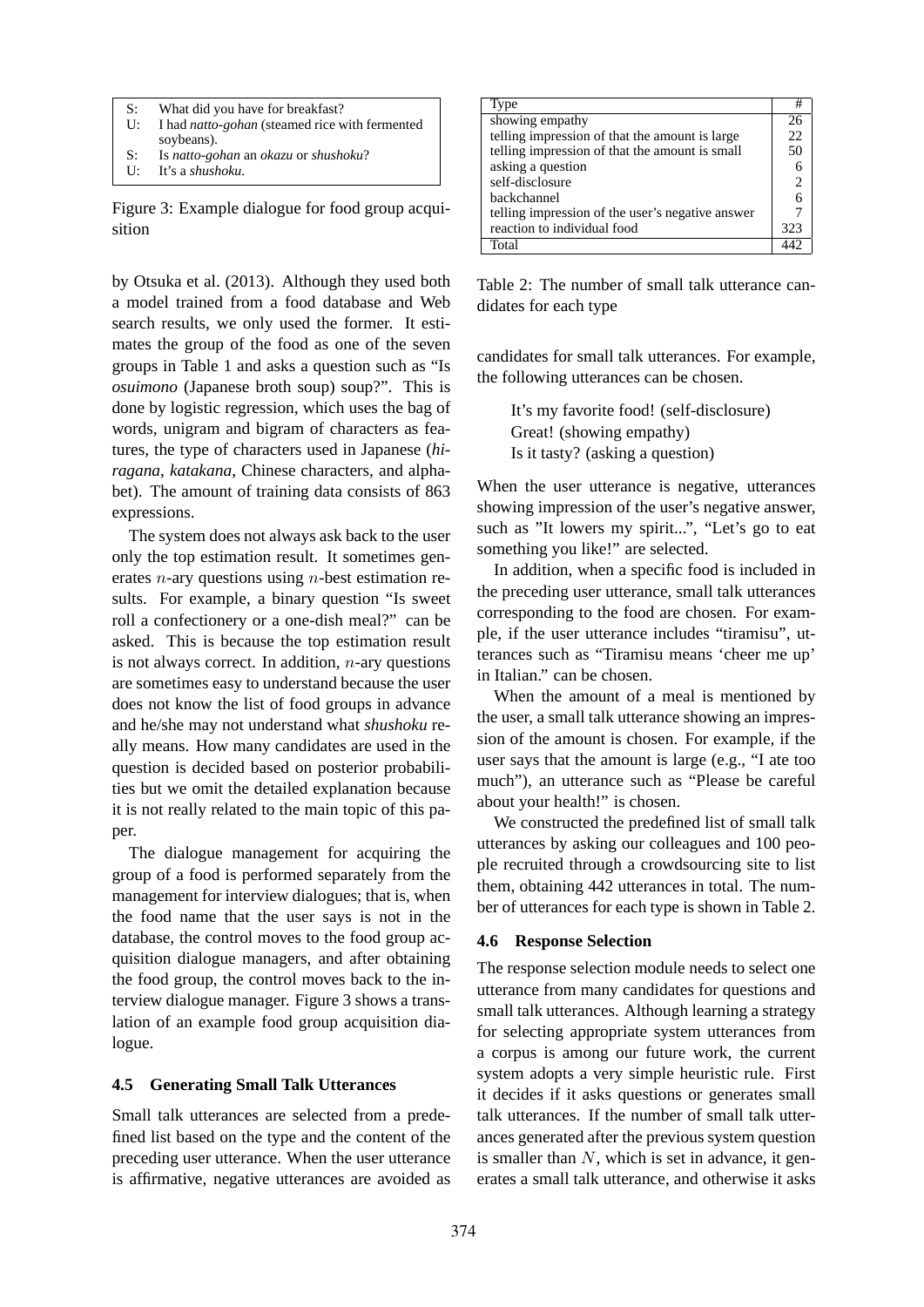$N = 0$  (no small talk utterances)

| S: | What did you have for lunch? |                                                    |  |  |  |
|----|------------------------------|----------------------------------------------------|--|--|--|
|    |                              | U: I had <i>okonomiyaki</i> (Japanese pancake) for |  |  |  |
|    | lunch.                       |                                                    |  |  |  |
|    |                              |                                                    |  |  |  |

- S: Did you have any other food for lunch?<br>U: No. I didn't have any other food. No. I didn't have any other food.
- 
- S: How much did you have for lunch yesterday?<br> $U = I had only a small amount$ I had only a small amount.

 $N = 1$  (one small talk utterance)

- S: What did you have for breakfast yesterday?
- U: *Shoku-pan* (sliced bread) and corn soup.
- S: Those are good!<br>U: Lagree
- I agree.
- S: What else did you have for breakfast yesterday?

 $N = 3$  (three small talk utterances)

- S: What did you have for lunch yesterday?<br>U: I had a Hamburg steak.
- I had a Hamburg steak.
- S: You had a Hamburg steak, did you?<br>U: Yes, it was a Hamburg steak.
- Yes, it was a Hamburg steak.
- S: Do you like Hamburg steaks?
- U: Yes, I like them very much.
- S: Actually I had a Hamburg steak.
- U: Really? Was it tasty?<br>S: What else did you has
- What else did you have for lunch yesterday?

Figure 4: Example dialogues (S means the system and U means the user)

| Favored condition | Frequency |
|-------------------|-----------|
| Nο                |           |
| <b>ONE</b>        | 46        |
| Two               | 107       |
| <b>THREE</b>      | 270       |
| TWO-CONSECUTIVE   | 65        |
| THREE-CONSECUTIVE | 45        |
| Total             |           |

Table 3: Result of questionnaire survey on the number of small talk utterances

a question. Small talk utterances are randomly selected from the candidates but repeating the same small talk utterance within the N turns is avoided.

## **4.7 Example Dialogues**

Figure 4 shows translations of example dialogues collected in the user study to be described in Section 5 with  $N$  being zero (no small talk utterances), one, and three. A longer example can be found in the appendix.

## **5 User Study**

To investigate the effectiveness of the small talk utterances, we conducted a user study.

## **5.1 Compared Conditions**

In this user study, to evaluate the effectiveness of generating small talk utterances, we compared the following three conditions:

- **NO-STU:** The system does not generate any small talk utterances ( $N = 0$  in Section 4.6. This is the baseline condition),
- **1-STU:** The system generates one small talk utterance after the user replies to the system question for diet recording  $(N = 1)$ , and
- **3-STU:** The system generates three small talk utterances (three turns) after the user replies to the system question for diet recording  $(N =$ 3).

We have chosen these for the following reason. First, we conducted a preliminary questionnaire survey to 100 people via crowdsourcing. We showed each participant six sets of dialogues. Each set includes six dialogues each of which has one system question, the user's reply, one of the following, and another system question:

NO**:** nothing,

ONE**:** small talk containing one system turn,

TWO**:** small talk containing two system turns,

- THREE**:** small talk containing three system turns,
- TWO-CONSECUTIVE**:** one system turn having two consecutive small talk utterances and the user's reaction, and
- THREE-CONSECUTIVE**:** one system turn having three consecutive small talk utterances and the user's reaction.

These dialogues were created by the authors based on the functionality of the implemented interview dialogue system. Each participant is asked which he/she likes the best among the six dialogues for each set. Table 3 shows the result. We found the participants liked THREE best.

We also found, however, increasing the number of small talk utterances does not give a better impression to the participants in the trial use of the system. This is probably because the second and third small talk utterances need to react to the user responses to the first small talk utterance and it is difficult to generate utterances appropriate in the context. On the contrary, the dialogues we showed in the above questionnaire survey did not include any inappropriate utterances, thus the participant must have chosen THREE.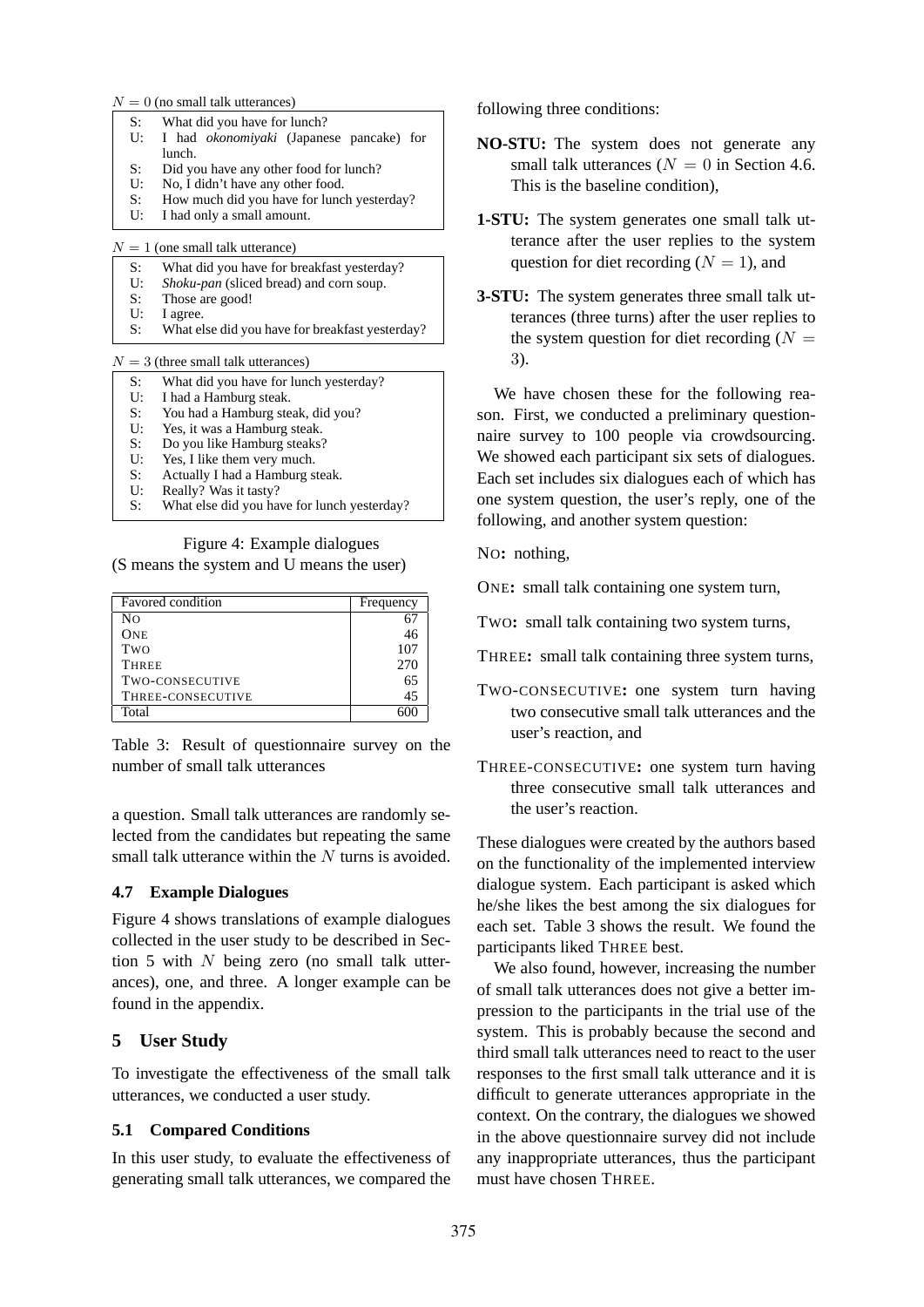| ID                                      | Adjective pair      |                   |                       |
|-----------------------------------------|---------------------|-------------------|-----------------------|
| $Q_1$                                   | system responses    | $\leftrightarrow$ | system<br>responses   |
|                                         | are meaningful      |                   | are meaningless       |
|                                         | fun                 | $\leftrightarrow$ | not fun               |
| $\begin{matrix} Q_2 \ Q_3 \end{matrix}$ | natural             | $\leftrightarrow$ | unnatural             |
| $\mathbb{Q}_4$                          | warm                | $\leftrightarrow$ | cold                  |
| $Q_5$                                   | want to talk to the | $\leftrightarrow$ | don't want to talk to |
|                                         | system again        |                   | the system again      |
| $Q_6$                                   | lively              | $\leftrightarrow$ | not lively            |
| $Q_7$                                   | simple              | $\leftrightarrow$ | complicated           |

Table 4: Survey items

We therefore used 1-STU in addition to 3-STU in the user study. We also used NO-STU which was dealt with as the baseline.

#### **5.2 Experimental Method**

We asked 100 participants recruited through a crowdsourcing site to evaluate the system with different conditions after engaging in the dialogues. We did not collect their personal profiles such as gender and age. The participants accessed the dialogue server to engage in dialogues with the system with the three conditions. The order of the conditions was random. The participants were asked to evaluate the dialogue by rating seven items on a 5-point Likert-scale after finishing the dialogue with the system with each condition. The system finished the dialogue if the number of turns reached 33. For a technical reason, the maximum number of system turns of the dialogue is 34.

When analyzing the evaluation data, we excluded those of eight participants whose dialogues were interrupted due to system problems and who repeated the same utterances many times. The average number of system turns in the dialogues with the NO-STU system, the 1-STU system, and the 3-STU system were respectively 16.5, 23.4, and 30.8.

#### **5.3 Language Understanding Performance**

We first evaluated the performance of the language understanding module. We randomly extracted 1,000 user utterances and their understanding results from the collected dialogue logs. We found that the utterance types of the 91.7% of utterances are correctly classified and the semantic contents from the 84.8% of utterances were perfectly extracted.

We also evaluated food group estimation by investigating randomly chosen 200 food group acquisition dialogues. The accuracy of the food group estimation was 84.0%, when we consider the estimation result is correct if one of the candidates the system provided to the user was correct.

#### **5.4 User Impressions**

Figure 5 shows the user evaluation results. First, for "simplicity", NO-STU is the best, followed by 1-STU. This is reasonable because the total number of turns becomes smaller when a lower number of small talk utterances are generated.

As for the remaining survey items, we found the 1-STU got significantly higher scores for "fun", "warmth" "want-to-talk-again" and "liveliness" than NO-STU. In addition it is not worse than NO-STU for the other items. This shows small talk utterances improve the impressions of the system.

However, scores of 3-STU are better than those of NO-STU only for "warmth" and "liveliness" and not better than for any items than 1-STU, In addition the "naturalness" scores of 3-STU are significantly lower than those of NO-STU and 1- STU. We discuss this below.

#### **5.5 Discussion**

The scores for 3-STU are not good probably because, as we already discussed in Section 5.1, increasing the number of small talk utterances raises the possibility of generating unnatural system utterances. We confirmed this by manually investigating the frequency of inappropriate small talk utterances. We randomly chose five participants and checked their dialogue in 3-STU, and intuitively judged if the small talk utterances are inappropriate considering both the utterance content and the dialogue context. We found that 27 out of 33 first system utterances in the small talk (82%) were appropriate, but that only 18 of 32 (56%) second utterances and 8 of 29 (28%) third utterances were appropriate. We guess this is why 3-STU gives a worse impression to the participants.

We found that the participants are split into two groups depending on the scores for "naturalness" and "liveliness" as shown in Figure 6. Although we have not figured out the exact cause of this, we suspect this is because the expectations of the participants to the ability of the system are different. By looking at the free-form descriptions of impressions of the participants, the participants who scored low in "naturalness" wrote impressions such as "not interesting" and "can't respond well", but the participants who scored high wrote impressions such as "It's fun to think how to speak in order to be understood by the system" and "It's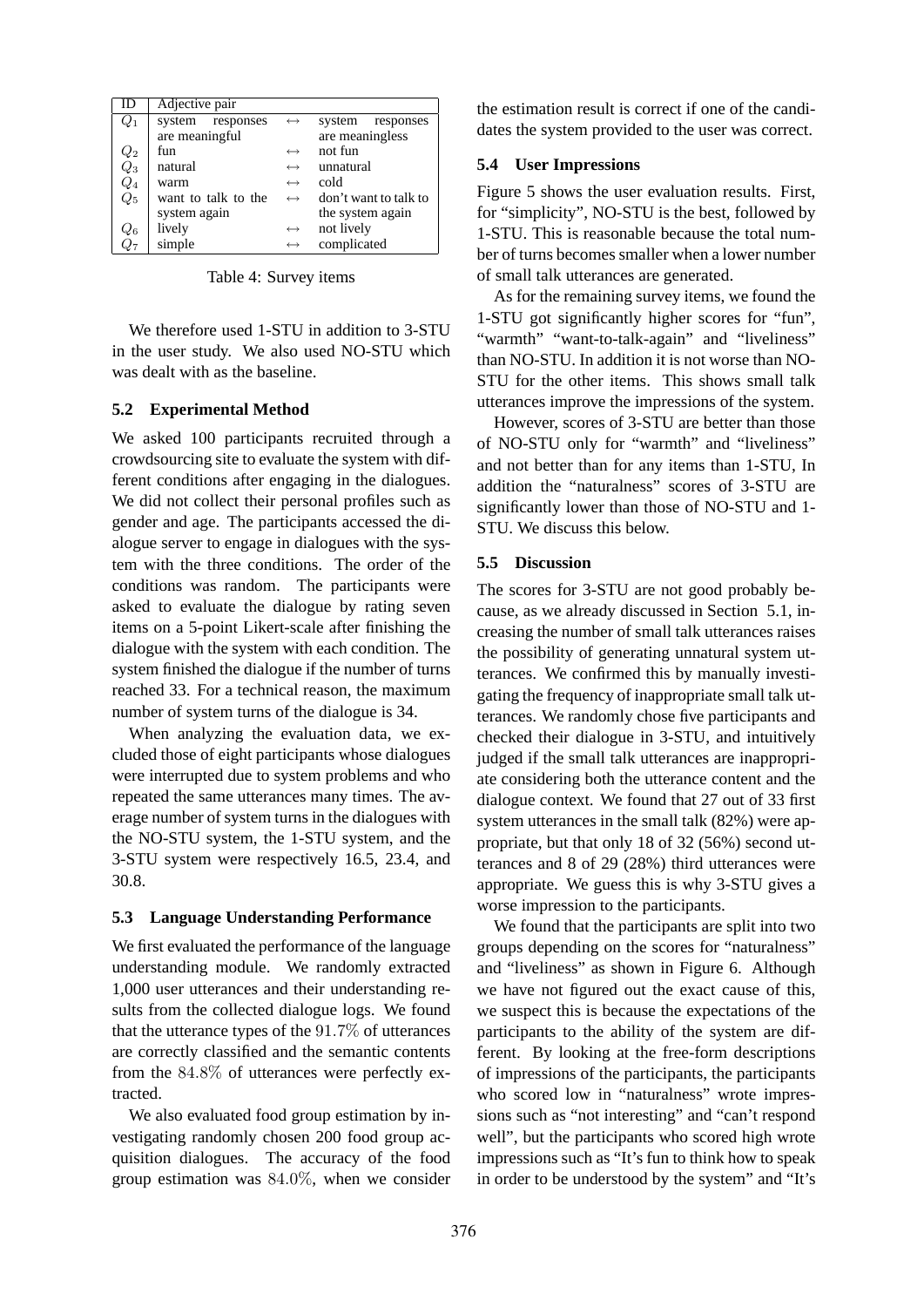

Figure 5: Averages and standard deviations (shown as error bars) of user evaluations on the system. The statistical significances are evaluated using Wilcoxon signed-rank tests.



Figure 6: Distributions of "naturalness" and "liveliness" scores

fun to chat with the robot"<sup>2</sup>. That is, those who scored high in "naturalness" did not seem to have high expectations in the ability of the dialogue system. Based on this observation, finding a method for decreasing user expectations is expected to be effective to improve their impressions.

#### **6 Concluding Remarks**

Interviewing is one of the promising applications of dialogue systems technology although not many studies have been conducted so far. This paper proposed to generate small talk utterances to improve user impressions of interview dialogue systems. Based on the proposal, we implemented a Japanese text-based interview dialogue system for diet recording.

The results of a user study showed that small talk utterances give a better impression to users but suggested that generating too many small talk utterances increases the possibility of generating unnatural utterances, making the users' impressions worse.

The user study presented in this paper was based on crowdsourcing. So there can be bias in user attributes such as gender and age. In addition, although our long-term goal is to build interview dialogue systems that users are willing to repeatedly use, the participants used the system only once in the user study. We are planning to conduct another user study to investigate how generating small talk utterances affects the continuous use of the system by recruiting a variety of participants.

The current system uses a fixed number of small talk utterances. We are planning to incorporate a strategy for flexibility selecting utterances from candidates for questions and small talk utterances depending on the context and user reactions. Such a strategy will be learned from the corpus that

<sup>&</sup>lt;sup>2</sup>The chat display shows an illustration of a robot.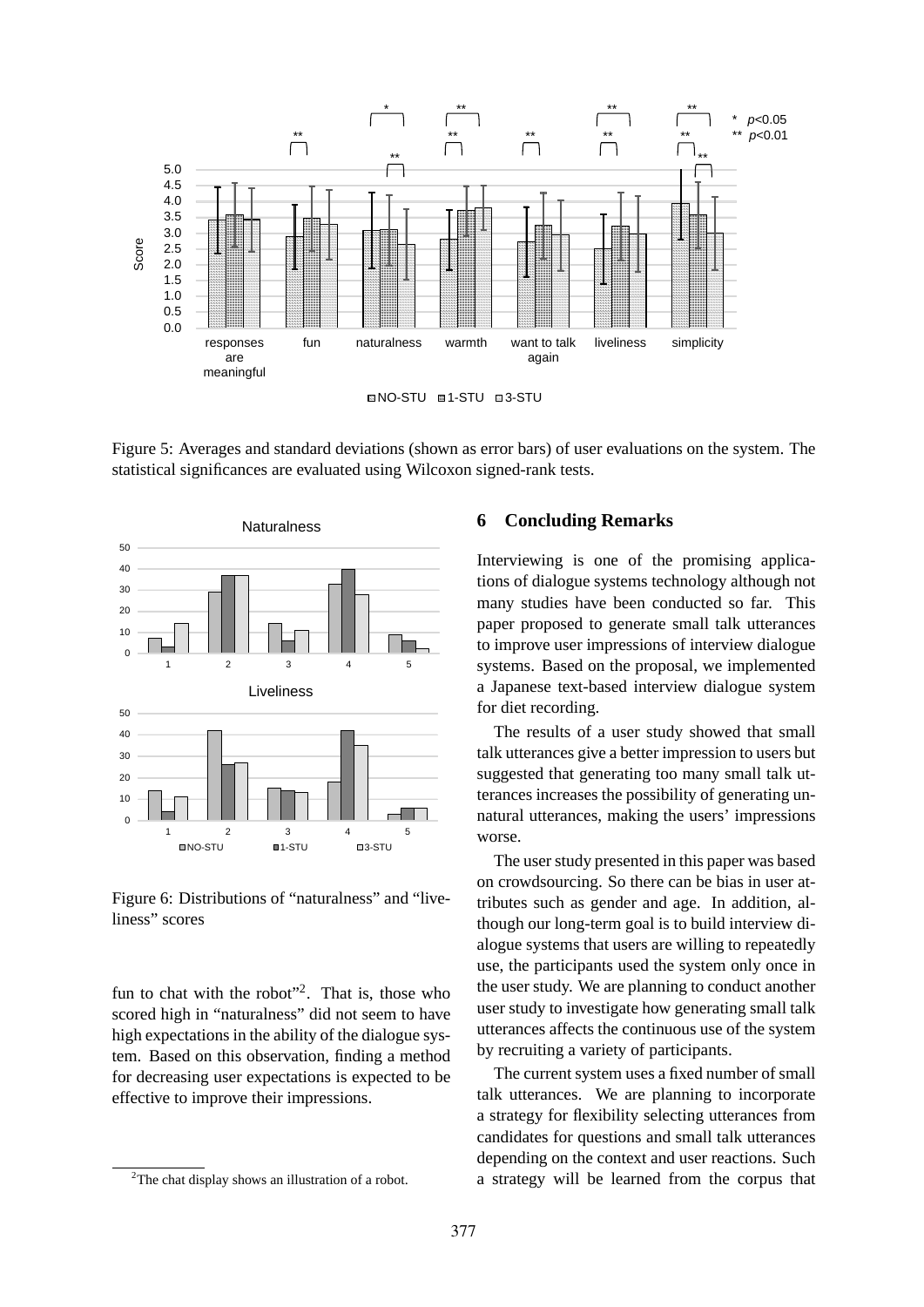we collected in the user study described in Section 5. Furthermore, taking a deep-learning-based approach to utterance selection (Lowe et al., 2015) is one possibility if we can obtain enough training data.

Finally, we plan to investigate how well the results of this study can be applied to interview dialogue systems in other domains.

#### **Acknowledgments**

The authors would like to thank Eric Nichols for his valuable comments.

## **References**

- Jerome R. Bellegarda. 2013. Spoken language understanding for natural interaction: The Siri experience. In Joseph Mariani, Sophie Rosset, Martine Garnier-Rizet, and Laurence Devillers, editors, *Natural Interaction with Robots, Knowbots and Smartphones*, pages 3–14. Springer.
- Timothy Bickmore and Justine Cassell. 2005. Social dialogue with embodied conversational agents. In Jan C. J. van Kuppevelt, Laila Dybkjar, and Niels Ole Bernsen, editors, *Advances in Natural Multimodal Dialogue Systems*, pages 23–54. Springer.
- Timothy W. Bickmore and Rosalind W. Picard. 2005. Establishing and maintaining long-term humancomputer relationships. *ACM Transactions on Computer-Human Interaction*, 12(2):293–327.
- Daniel G. Bobrow, Ronald M. Kaplan, Martin Kay, Donald A. Norman, Henry Thompson, and Terry Winograd. 1977. GUS, a frame driven dialog system. *Artificial Intelligence*, 8(2):155–173.
- Dan Bohus and Alexander I. Rudnicky. 2009. The RavenClaw dialog management framework: Architecture and systems. *Computer Speech and Language*, 23(3):332–361.
- Frederick G. Conrad, Michael F. Schober, Matt Jans, Rachel A. Orlowski, Daniel Nielsen, and Rachel Levenstein. 2015. Comprehension and engagement in survey interviews with virtual agents. *Frontiers in Psychology*, 6. Article 1578.
- Rong-En Fan, Kai-Wei Chang, Cho-Jui Hsieh, Xiang-Rui Wang, and Chih-Jen Lin. 2008. LIBLINEAR: A library for large linear classification. *Journal of Machine Learning Research*, 9.
- D. Goddeau, H. Meng, J. Polifroni, S. Seneff, and S. Busayapongchai. 1996. A form-based dialogue manager for spoken language applications. In *Proceedings of the Fourth International Conference on Spoken Language Processing (ICSLP-96)*, pages 701–704.
- Stefan Hahn, Marco Dinarelli, Christian Raymond, Fabrice Lefèvre, Patrick Lehnen, Renato De Mori, Alessandro Moschitti, Hermann Ney, and Giuseppe Riccardi. 2011. Comparing stochastic approaches to spoken language understanding in multiple languages. *IEEE Transactions on Speech and Audio Processing*, 19(6):1569–1583.
- Ryuichiro Higashinaka, Kenji Imamura, Toyomi Meguro, Chiaki Miyazaki, Nozomi Kobayashi, Hiroaki Sugiyama, Toru Hirano, Toshiro Makino, and Yoshihiro Matsuo. 2014. Towards an open-domain conversational system fully based on natural language processing. In *Proceedings of the 25th International Conference on Computational Linguistics (COLING-2014)*, pages 928–939.
- Ryuichiro Higashinaka, Kotaro Funakoshi, Masahiro Araki, Hiroshi Tsukahara, Yuka Kobayashi, and Masahiro Mizukami. 2015. Towards taxonomy of errors in chat-oriented dialogue systems. In *Proceedings of the 16th Annual Meeting of the Special Interest Group on Discourse and Dialogue (SIG-DIAL 2015)*, pages 87–95.
- Michael Johnston, Patrick Ehlen, Frederick G. Conrad, Michael F. Schober, Christopher Antoun, Stefanie Fail, Andrew Hupp, Lucas Vickers, Huiying Yan, and Chan Zhang. 2013. Spoken dialog systems for automated survey interviewing. In *Proceedings of the 15th Annual Meeting of the Special Interest Group on Discourse and Dialogue (SIGDIAL 2013)*, pages 928–939.
- Gary Kahn, Steve Nowlan, and John McDermott. 1985. MORE: an intelligent knowledge acquisition tool. In *Proceedings of the 9th International Joint Conference on Artificial Intelligence (IJCAI-85)*, pages 581–584.
- Taku Kudo, Kaoru Yamamoto, and Yuji Matsumoto. 2004. Applying conditional random fields to Japanese morphological analysis. In *Proceedings of the 2004 Conference on Empirical Methods in Natural Language Processing (EMNLP-2004)*, pages 230–237.
- Cheongjae Lee, Sangkeun Jung, Minwoo Jeong, and Gary Geunbae Lee. 2006. Chat and goal-oriented dialog together: A unified example-based architecture for multi-domain dialog management. In *Proceedings of the 2006 IEEE Spoken Language Technology Workshop (SLT-2006)*.
- Ryan Lowe, Nissan Pow, Iulian V. Serban, and Joelle Pineau. 2015. The Ubuntu dialogue corpus: A large dataset for research in unstructured multi-turn dialogue systems. In *Proceedings of the 16th Annual Meeting of the Special Interest Group on Discourse and Dialogue (SIGDIAL 2015)*, pages 285–294.
- Gale M. Lucas, Jonathan Gratch, Aisha King, and Louis-Philippe Morency. 2014. It's only a computer: Virtual humans increase willingness to disclose. *Computers in Human Behavior*, 37:94–100.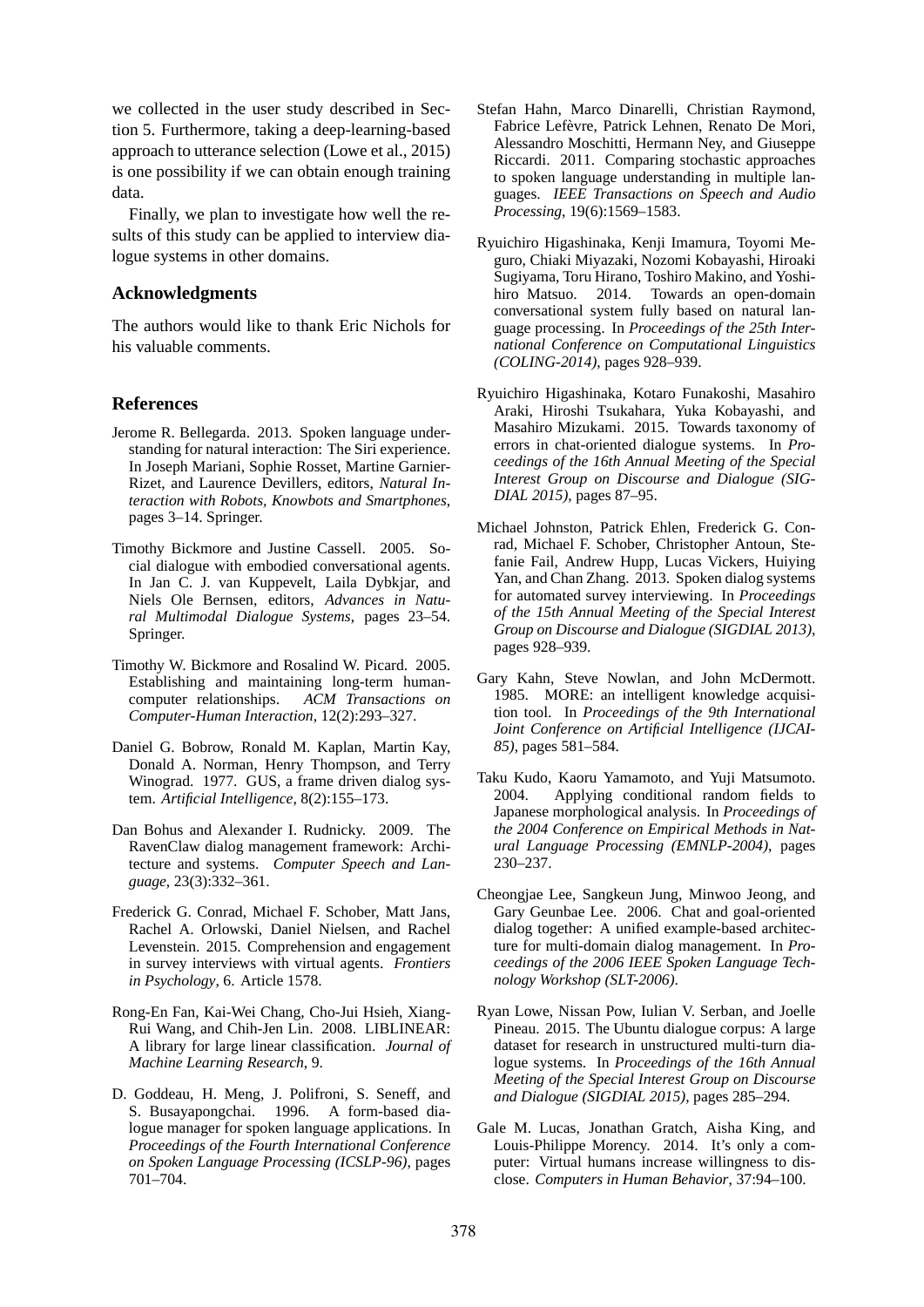- Mikio Nakano, Atsushi Hoshino, Johane Takeuchi, Yuji Hasegawa, Toyotaka Torii, Kazuhiro Nakadai, Kazuhiko Kato, and Hiroshi Tsujino. 2006. A robot that can engage in both task-oriented and non-taskoriented dialogues. In *Proceedings of the 6th IEEE-RAS International Conference on Humanoid Robots (Humanoids 2006)*, pages 404–411.
- Naoaki Okazaki. 2007. CRFsuite: a fast implementation of conditional random fields (CRFs). http://www.chokkan.org/software/crfsuite/.
- Tsugumi Otsuka, Kazunori Komatani, Satoshi Sato, and Mikio Nakano. 2013. Generating more specific questions for acquiring attributes of unknown concepts from users. In *Proceedings of the 15th Annual Meeting of the Special Interest Group on Discourse and Dialogue (SIGDIAL 2013)*, pages 70–77.
- Gabriel Skantze, Samer Al Moubayed, Joakim Gustafson, Jonas Beskow, and Bjorn Granstrom. 2012. Furhat at robotville: A robot head harvesting the thoughts of the public through multi-party dialogue. In *Proceedings of the IVA 2012 Workshop on Real-Time Conversations with Virtual Agents (RCVA 2012)*.
- Amanda Stent, Svetlana Stenchikova, and Matthew Marge. 2006. Dialog systems for surveys: the rate-a-course system. In *Proceedings of the 2006 IEEE Spoken Language Technology Workshop (SLT-2006)*, pages 210–213.
- David Traum, William Swartout, Stacy Marsella, and Jonathan Gratch. 2005. Fight, flight, or negotiate: Believable strategies for conversing under crisis. In *Proceedings of the International Conference on Intelligent Virtual Agents 2005 (IVA-2005)*, pages 52– 64.
- Richard S. Wallace. 2008. The anatomy of A.L.I.C.E. In Robert Epstein, Gary Roberts, and Grace Beber, editors, *Parsing the Turing Test: Philosophical and Methodological Issues in the Quest for the Thinking Computer*, pages 181–210. Springer.
- Yorick Wilks, Roberta Catizone, Simon Worgan, Alexiei Dingli, Roger Moore, Debora Field, and Weiwei Cheng. 2011. A prototype for a conversational companion for reminiscing about images. *Computer Speech and Language*, 25(2):140–157.